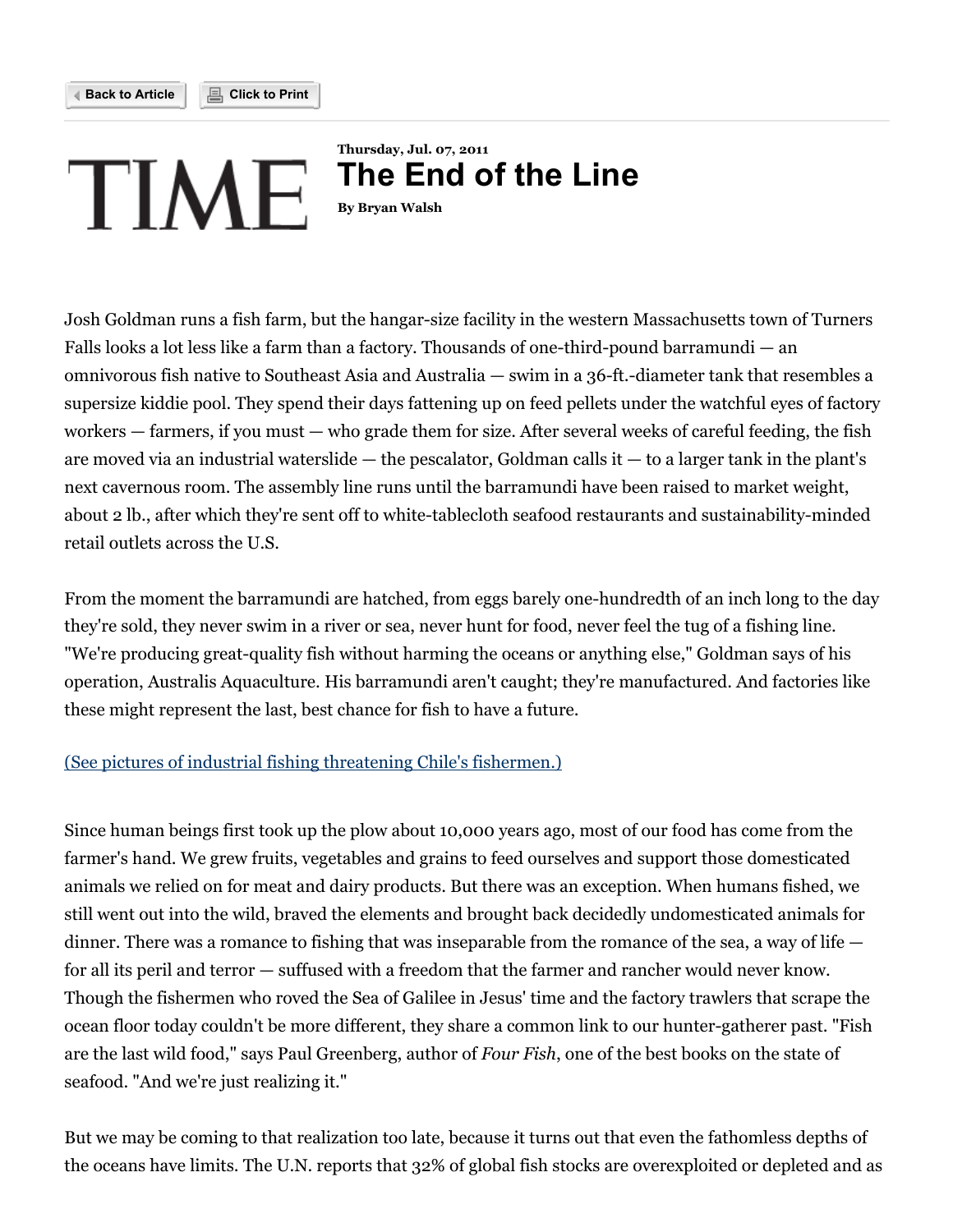much as 90% of large species like tuna and marlin have been fished out in the past half-century. Onceplentiful species like Atlantic cod have been fished to near oblivion, and delicacies like bluefin tuna are on an arc toward extinction. A recent report by the International Programme on the State of the Ocean found that the world's marine species faced threats "unprecedented in human history" — and overfishing is part of the problem.

#### (See why [Australia's](http://www.time.com/time/magazine/article/0,9171,2044585-2,00.html) Great Barrier Reef needs saving.)

Meanwhile, the worldwide catch seems to have plateaued at about 90 million tons a year since the mid-1990s. That's a lot of fish, but even if those levels prove sustainable, it's not enough to keep up with global seafood consumption, which has risen from 22 lb. per person per year in the 1960s to nearly 38 lb. today. With hundreds of millions of people joining the middle class in the developing world and fish increasingly seen as a tasty and heart-healthy form of protein, that trend will continue. The inescapable conclusion: there just isn't enough seafood in the seas. "The wild stocks are not going to keep up," says Stephen Hall, director general of the WorldFish Center. "Something else has to fill that gap."

Something else already does: aquaculture. Humans have been raising some fish in farms for almost as long as we've been fishing, beginning with Chinese fishponds 4,000 years ago. But it's only in the past 50 years that aquaculture has become a true industry. Global aquacultural production increased from less than 1 million tons in 1950 to 52.5 million tons in 2008, and over the past few decades, aquaculture has grown faster than any other form of food production. Today about half the seafood consumed around the world comes from farms, and with the projected rise in global seafood consumption, that proportion will surely increase. Without aquaculture, the pressure to overfish the oceans would be even greater. "It's no longer a question about whether aquaculture is something we should or shouldn't embrace," says Ned Daly, senior projects adviser at the Seafood Choices Alliance. "It's here. The question is how we'll do it."

### [Watch](http://www.time.com/time/video/player/0,32068,541363358001_2010246,00.html) a video of the carp derby.

That's not an easy question to answer, because the rapid growth of aquaculture has been accompanied by environmental costs. In the past, the dense salmon farms of Canada and northern Europe helped spread disease among wild fish while releasing waste into coastal waters. Mangrove forests, which provide a valuable habitat for coastal life, have been razed to make way for Thailand's shrimp farms. Especially troubling, many of the most popular farmed species are carnivores, meaning they need to be fed at least partly with other fish. By one count, about 2 lb. of wild fish ground up to make fish meal is needed on average to produce 1 lb. of farmed fish, which leaves the ocean at a net loss. "Aquaculture's reliance on fish meal and fish oil is a major concern for marine conservation," says Sebastian Troeng, a marine expert with Conservation International.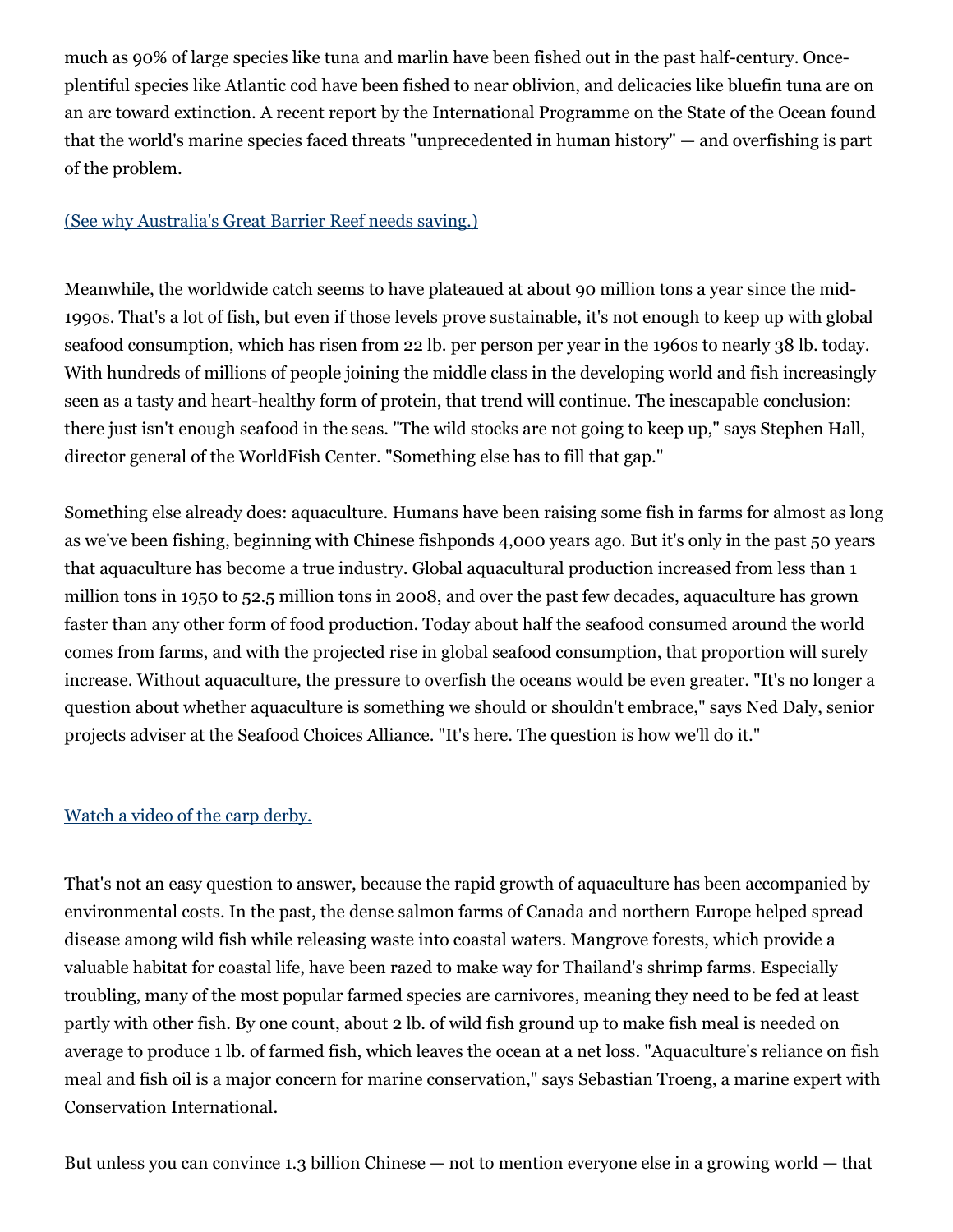they don't deserve the occasional sushi roll, aquaculture will keep growing. As it does, it will need to become more efficient and less polluting. The good news is that the industry is improving. More farmable but less familiar species like the barramundi — which yields more protein than it takes in as feed — may have to supplement popular fish like cod that haven't taken as well to aquaculture. We may even need to genetically engineer popular species to make them grow faster and bigger. And perhaps most of all, we need to accept that on a planet with a population of nearly 7 billion and climbing, we may no longer be able to indulge our taste for the last wild food. We've farmed the land. Now we have little choice but to farm the sea as well.

#### [\(Watch](http://www.time.com/time/video/player/0,32068,47596301001_1932240,00.html) a video of the trouble with Tuna.)

#### **Aquaculture and Its Discontents**

To the average shopper, farmed fish is barely distinguishable from its wild cousin — except, often, in price. Without the growth in aquaculture, many of our favorite kinds of seafood would likely be much more expensive than they are now. And chances are, you get what you paid for: farmed seafood can be inferior to wild fish in taste and may not always have the same nutritional value. Salmon raised in an aquaculture environment, for instance, often have lower levels of cardiovascular-friendly omega-3s than wild fish, and farmed fillets would actually be gray without a pink chemical dye. And if you're eating farmed seafood, you're almost certainly getting it from overseas: U.S. aquaculture accounts for just 5% of Americans' seafood consumption. The Monterey Bay Aquarium's Seafood Watch program mostly discourages consumers from choosing farmed fish, both for health reasons and because of worries over the environmental impact of aquaculture. "There's a real difference in the regulation you might see in other countries compared with the U.S.," says Peter Bridson, Monterey's aquaculture-research manager.

At the same time, it's important to look at the big picture. For health reasons, most of us should be eating more fish. For its new dietary guidelines, the U.S. government just upped the recommended consumption of seafood to 8 oz. or more a week — which is more than twice what the average American eats — and 12 oz. for pregnant women. In a report this month, the U.N. said global food production would need to increase by as much as 100% by 2050 to meet growing demand — and seafood, as a vital protein source, will have to be part of that. Farming is unavoidable. "There may be a price split between expensive wild fish and cheaper farmed fish," says Don Perkins, head of the Gulf of Maine Research Institute. "But seafood consumption will spread because we need it for health reasons."

### (See "Will Killing Whales Save the World's [Fisheries?"\)](http://www.time.com/time/health/article/0,8599,1880128,00.html)

To understand global aquaculture — its potential and its problems — it helps to look at the industry's track record in China, a country responsible for 61% of the world's aquaculture. China has begun exporting industrially produced catfish, shrimp and tilapia in recent years. As production pressures have ramped up, Chinese manufacturers have packed their ponds more tightly, leading to disease and pollution from fish waste. That waste can overload coastal waters with nutrients, causing dead zones that can strangle sea life.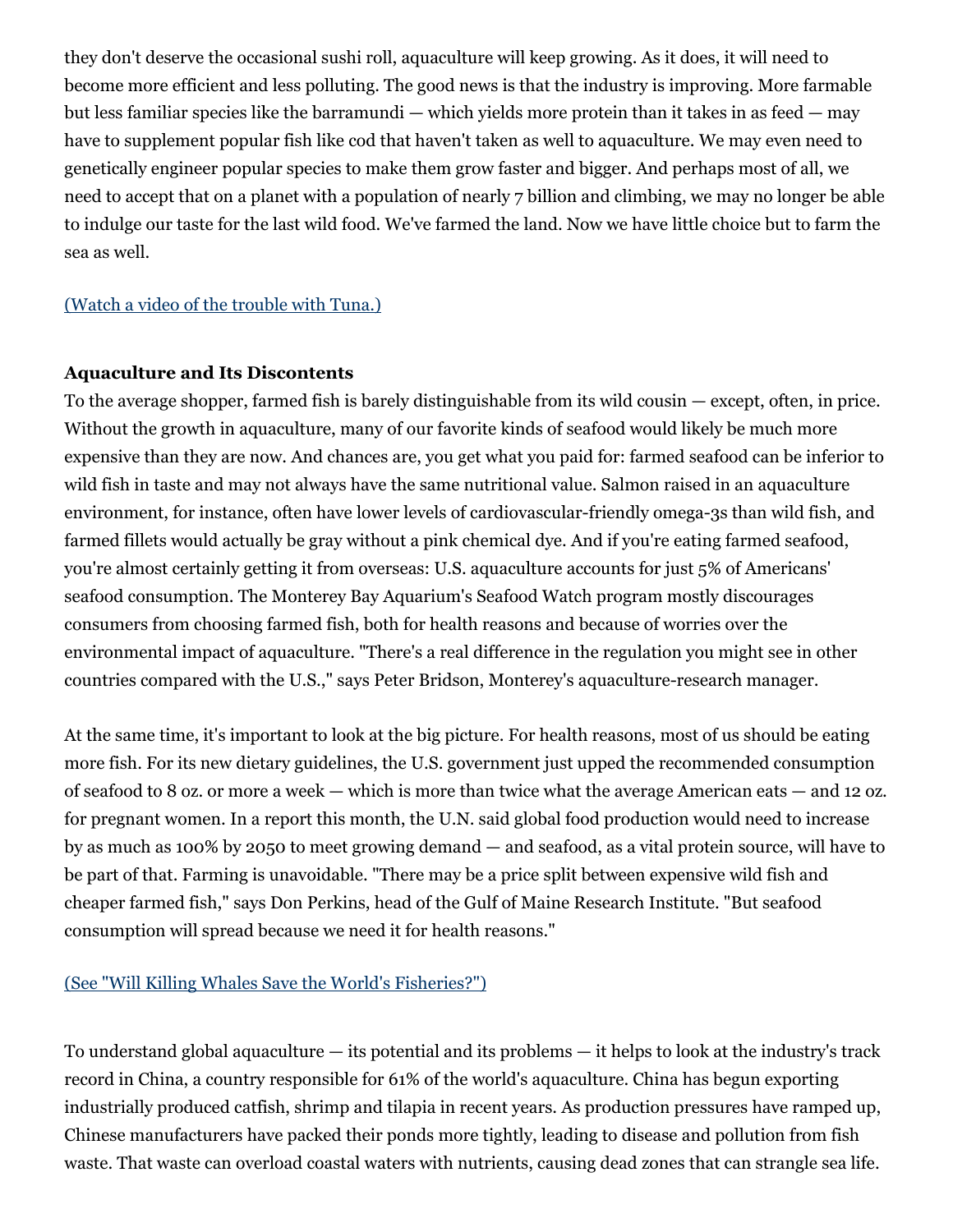To fight the diseases worsened by crowding, Chinese fish farmers have liberally used antibiotics and other drugs, including malachite green, an antifungal agent and potential carcinogen that was banned by Beijing in 2002 but shows up periodically in exports. "It is still a problem," says Wong Ming Hung, a biology professor at Hong Kong Baptist University.

While China remains a laggard on safety — though experts say its fish-farming industry is improving as it matures — there's no denying that aquaculture can be messy. A badly run near-shore farm of 200,000 salmon can flush nitrogen and phosphorus into the water at levels equal to the sewage from a town of 20,000 people. But for all that, fish farming's bad reputation isn't entirely deserved, especially if it's compared with farming on land.

# See "Cracking Down on the Ocean's Pirate [Fishermen."](http://www.time.com/time/health/article/0,8599,1991172,00.html)

Farmers have had thousands of years to improve agricultural methods and breed domesticated animals like cows and pigs with maximum efficiency. And industrial agriculture can be polluting: the dead zone in the Gulf of Mexico is due largely to fertilizer runoff from the Midwest. Modern aquaculture is just a few decades old, and as producers have become more experienced, they've cut down on pollution and bred more-efficient fish. Many environmental groups that once opposed aquaculture now seek to work with the industry. The World Wildlife Fund (WWF) is leading the way in this effort, helping develop sustainability standards for farmed species. "Our industry is under a lot of scrutiny, and we're doing our best to alleviate those worries," says Nell Halse of Cooke Aquaculture, a major producer in Canada and the U.S.

And no matter how much room the industry has for improvement, aquaculture usually puts less stress on the environment and requires less caloric input to yield a pound of protein than meat production. Part of that is simply a result of biomechanics and metabolism. Unlike land animals raised for food, fish are coldblooded and live in the water, which means less of their feed is wasted — from our point of view — being burned as energy to keep warm or to build bone. Fish farmers had the bad luck to come along after industrial meat production was well established, and the new guy on the block gets more scrutiny. "We have to address the environmental and social issues," says Jose Villalon, director of the WWF's aquaculture program. "But aquaculture is a good tool to deal with food security."

### (See pictures of what lurks in [American](http://www.time.com/time/photogallery/0,29307,1693557,00.html) waters.)

One way to address those issues is to build an aquacultural system that mimics nature, in which the waste produced by farmed fish is put to use. Thierry Chopin, a biologist at the University of New Brunswick, wants to take advantage of that principle with his integrated multitrophic aquaculture (IMTA). In an IMTA loop, species like salmon and shrimp are raised less densely than in conventional aquaculture, together with seaweed and shellfish like mussels. The waste from the farmed species fertilizes the seaweed, which can be harvested for use in fish feed. The mussels, which are filter feeders, can gobble waste in the water,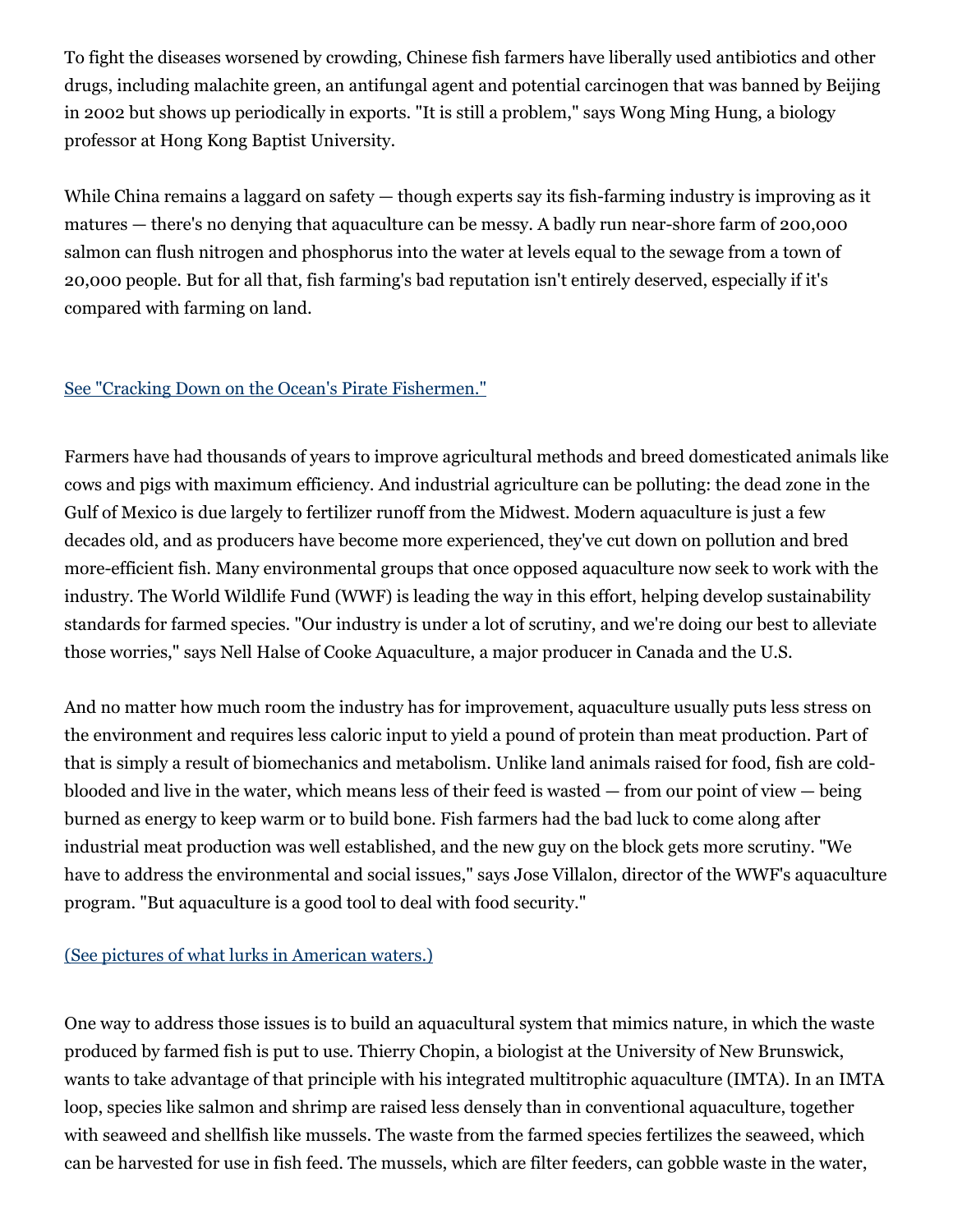preventing pollution from building up. The result is more biomass and less waste — just as nature intended. "If it functions as an ecosystem does," says Chopin, "then it functions right."

Even an aquacultural system more in tune with nature still faces essential challenges, including the feedratio problem. When producers began raising fish intensively, they picked species that people like to eat: salmon and sea bass. But those species are high on the food chain, and raising them on a farm is a bit like trying to domesticate tigers. The aquaculture industry has gotten better at replacing fish meal with plantbased feed, but not fast enough. You're not feeding the world sustainably if you need to remove the base of the marine food chain to do it. "The question of what the fish will eat is central to aquaculture," says Australis' Goldman. "We can't grow on the back of small forage fish."

### (See a scary report card on the world's [oceans.\)](http://www.time.com/time/health/article/0,8599,2078840,00.html)

### **A Fish and a Dream**

The answer might be simply to find a better fish, one more suited to farming. This is exactly what Goldman set out to do. He got into aquaculture in the 1980s as a college student and had a tilapia-farming operation for a few years. But while tilapia are more sustainable than many other fish because they're vegetarians, they lack the high amounts of omega-3 oils that make salmon so heart-healthy. Goldman tried striped bass but found them too fussy to raise. It wasn't until a chance encounter with an Australian entrepreneur that he found his dream fish: the barramundi.

As a farmed species, the barramundi is just about perfect. It can survive in a wide variety of environments and lays eggs frequently. It has a flexible diet, and much like its fellow Australians, it is laid-back by nature, so it can endure the rigors of farming. Goldman launched Australis in Turners Falls in 2004 and was producing barramundi commercially by 2005. The fish is rich in omega-3 oils; Dr. Oz named it one of his top superfoods in 2010. Less than 20% of the barramundi's feed at Australis comes from fish meal and fish oil — a better percentage than for many farmed salmon, which can require as much as 50% of their feed from fish meal. The Turners Falls operation is an indoor, closed recirculating system, so there's little waste, little risk of disease and no threat that the barramundi will escape into the wild. Plus, barramundi tastes good, with the flaky mouthfeel of the better-known sea bass. Goldman's real challenge is convincing Americans — with their appetite for shrimp, tuna and salmon — that they should eat an unfamiliar Australian fish. "Selling it as sustainable helps," he says. "But once they try it, people like it."

Australis' barramundi has become so popular, in fact, that Goldman has expanded production — but not in Massachusetts. While the closed recirculating system he uses in Turners Falls is an environmentalist's dream, Goldman eventually wanted to reach a larger market at a lower cost, a step that he decided required an outdoor operation on the central coast of Vietnam. That branch, where barramundi are raised in sea cages in a protected bay, isn't quite as green as Turners Falls, but it's cheaper.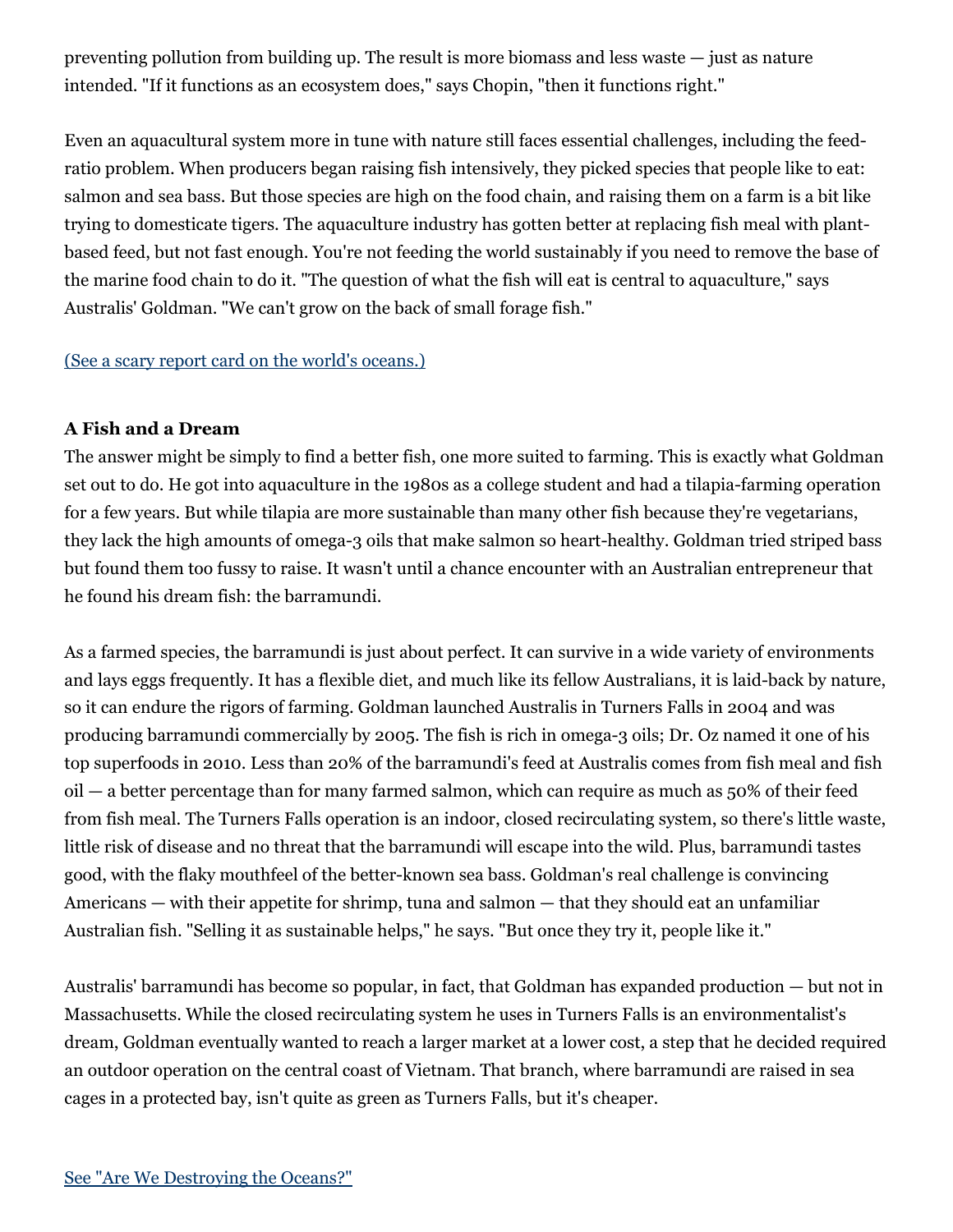Land-based systems may work for more premium species, and they offer the chance to raise fish close to cities. In New York State, for instance, a company called Local Ocean produces indoor-farmed sea bass and flounder two hours from Manhattan. But such systems are still more experimental than economical. "As much as the NGOs would have loved it, [Australis] just couldn't meet the economics of an expensive indoor environment," says Goldman.

### **Rise of the Frankenfish**

Many NGOs would also like us all to choose farmed fish more judiciously, selecting sustainable species low on the food chain. There's not a lot of evidence that's going to happen, however. But if we won't always choose the fish that take better to farming, another option is to take the fish we like and engineer them into sustainability. Fish farmers have been doing that quite naturally for the past few years, breeding salmon and other species so they grow faster and require less fish meal — something farmers on land have done for hundreds of years with cattle, pigs and chicken. The Massachusetts-based biotech company AquaBounty wants to take that breeding process a step further by genetically engineering Atlantic salmon that can grow up to twice as fast as conventional fish. Its product, the AquAdvantage salmon, contains a gene from the chinook salmon, a larger cousin that lives in cold northern waters. That gene activates a growth hormone, with obvious commercial benefits for farmers who want to get their fish to market weight quickly. "America imports its seafood at the cost of a huge carbon footprint," says Ronald Stotish, AquaBounty's CEO. "This could make it economical to raise land-based salmon domestically. This is sustainability."

# ("The Mighty Shark, Flirting with [Extinction."\)](http://www.time.com/time/health/article/0,8599,2081466,00.html)

The Food and Drug Administration convened a panel of experts last fall to review the genetically modified (GM) salmon, and they were mostly satisfied with AquaBounty's proposal. But while the FDA hasn't yet decided whether to approve what would be the first genetically modified food animal, most environmental groups are staunchly against what they've termed the Frankenfish. They worry about the possible effect on human health, and they're concerned that if GM salmon escape into the wild — as conventionally farmed salmon do all the time — they might outcompete wild salmon.

While AquaBounty has pledged to ensure that the GM salmon will be kept sterile and produced in confinement, critics fear that something will go wrong. (As a government scientist wrote in a leaked e-mail, "Maybe [the FDA] should watch *Jurassic Park*.") "Absence of evidence does not mean evidence of absence," says Zach Corrigan, fish-program director for Food & Water Watch. "The regulation isn't there."

# (See TIME's special report "Saving Our [Oceans."\)](http://www.time.com/time/specials/packages/0,28757,2020806,00.html)

Even if GM salmon doesn't succeed in North America, it might find a home in China or another fish-hungry country where knee-jerk resistance to transgenic technology isn't so strong. And newer, better GM fish are being engineered in labs right now, including a transgenic trout that can pack on 15% to 20% more muscle